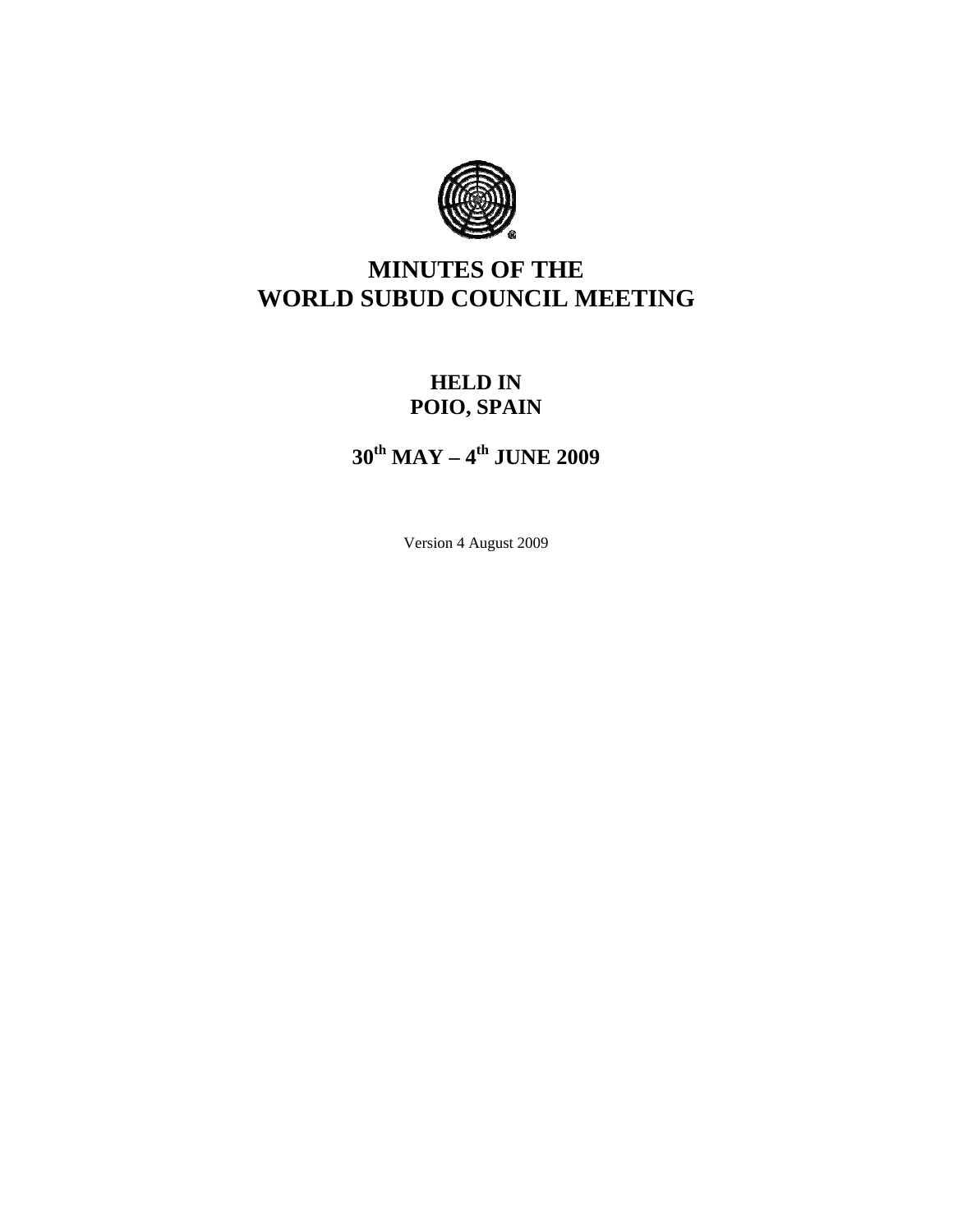| <b>CONTENTS</b>                                                                                                                | Page                                                                                                                                                |  |
|--------------------------------------------------------------------------------------------------------------------------------|-----------------------------------------------------------------------------------------------------------------------------------------------------|--|
|                                                                                                                                |                                                                                                                                                     |  |
|                                                                                                                                |                                                                                                                                                     |  |
|                                                                                                                                |                                                                                                                                                     |  |
|                                                                                                                                |                                                                                                                                                     |  |
|                                                                                                                                |                                                                                                                                                     |  |
|                                                                                                                                |                                                                                                                                                     |  |
|                                                                                                                                |                                                                                                                                                     |  |
|                                                                                                                                |                                                                                                                                                     |  |
|                                                                                                                                |                                                                                                                                                     |  |
|                                                                                                                                |                                                                                                                                                     |  |
|                                                                                                                                |                                                                                                                                                     |  |
|                                                                                                                                |                                                                                                                                                     |  |
|                                                                                                                                |                                                                                                                                                     |  |
|                                                                                                                                |                                                                                                                                                     |  |
|                                                                                                                                |                                                                                                                                                     |  |
|                                                                                                                                |                                                                                                                                                     |  |
|                                                                                                                                |                                                                                                                                                     |  |
|                                                                                                                                |                                                                                                                                                     |  |
|                                                                                                                                |                                                                                                                                                     |  |
|                                                                                                                                |                                                                                                                                                     |  |
|                                                                                                                                |                                                                                                                                                     |  |
| <b>ATTENDEES:</b><br>WSA Chairlady Osanna Vaughn<br>WSA Deputy Chair Frederic Richard<br>ISC/WSA Exec. Officer Garrett Thomson | Affiliate and Activity Coordinators:<br>SDIA Chairman  Sharifin Gardiner<br>SICA Chairperson  Olivia Moyano<br>SYAI Co-Chairperson  Hamilton Manley |  |

| ISC/WSA Exec. Officer Garrett Thomson                                                                                                                                                                                                                                                                                                     | SYAI Co-Chairperson  Hamilton Manley                                                                                                                                                                                                         |
|-------------------------------------------------------------------------------------------------------------------------------------------------------------------------------------------------------------------------------------------------------------------------------------------------------------------------------------------|----------------------------------------------------------------------------------------------------------------------------------------------------------------------------------------------------------------------------------------------|
| <b>ISC/WSA Exec. Vice-Chair Maya Bernardes</b>                                                                                                                                                                                                                                                                                            | SIHA Coordinator  Maxwell Fraval                                                                                                                                                                                                             |
| WSA TreasurerSamuel Simonsson                                                                                                                                                                                                                                                                                                             |                                                                                                                                                                                                                                              |
| WSA SecretaryJulia Hurd<br>External Relations Coord Amalia Rasheed<br>WSA Accountant Leonard van Willenswaard<br>Zonal Representatives:<br>Zone 1/2 Renata Peek<br>Zone 3 Reinbrand Visman                                                                                                                                                | Attendees on MSF Day:<br>TrusteeLeonard van Willenswaard<br>Executive Officer Rayner Sutherland                                                                                                                                              |
| International Helpers:<br>Area I: Asmaniah Fraval, Judy Gibb, Robert Goonetilleke,<br>Dahlan Simpson<br>Area II: Heloise Jackson, Farah Czwiertnia, Hamidah Jelman,<br>Andrew Holloway, Jorge Guerin, Lavasir Nordrum<br>Area III: Dorotea de Arenas, Sarah Becker, Shoshanah<br>Margolin, Emmanuel Aronie, Paul Roberge, Mattheus Kaslan | Apologies:<br>Zone 5/6 Representative Lateef Dada Bashua<br>SES Chairperson Sachlan Fraval<br>SYAI Co-Chairperson  Hamilton Manley<br>SICA Vice-Chair  Hassan Landen<br>Area 1 International Helpers:<br>Raina McKechnie and Sugandi Prawira |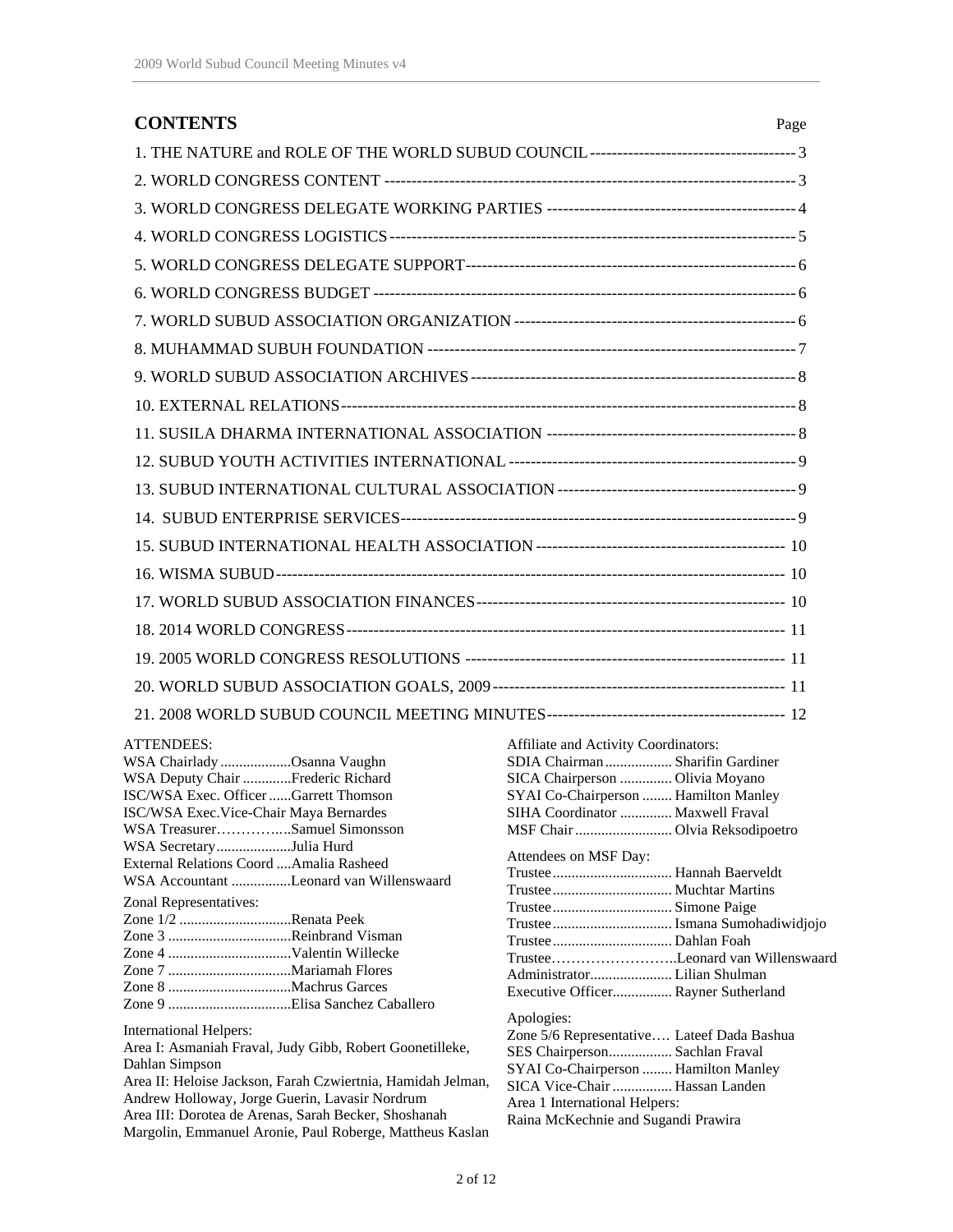## 1. **THE NATURE OF THE WORLD SUBUD COUNCIL**

- 1.1. GREETINGS: Osanna Vaughn, World Subud Association Chairlady, welcomed everyone to the meeting and especially greeted new International Helpers Hamidah Jelman and Dahlan Simpson for Areas 2 and 1, respectively. Lora Bilger and Mason Cook were thanked for their work as International Helpers. A card was passed around for Raina McKechnie, Area 1 International Helper, who has been ill.
- 1.2. ROLE OF THE WORLD SUBUD COUNCIL: Osanna asked the council to begin its work by reflecting on the role and nature of the World Subud Council (WSC). In the discussion, the council stressed the importance of the unity of the helpers and committee working together and the need for good preparation for the congress.

In addition, the World Subud Council, acting between World Congresses, holds an awareness of the trends in our Subud community. The WSC has a coordinating function and networks among all entities of the association and shares the values and concerns of the WSA. It is understood that we are a learning community.

To be such, we need continuity and integration. It is fundamental to ensure a smooth transition from this council to the next and to have more continuity in all aspects of the association. It is also important to clarify the relationships inside the organization, for example, between the Muhammad Subuh Foundation (MSF) and the World Subud Association (WSA) and between Susila Dharma International Association (SDIA) and the WSA.

# **2. WORLD CONGRESS CONTENT**

- 2.1. GENERAL: The council stressed the importance for the congress not to concern itself with too many details or make the work of congress too complicated. It is essential that delegate working parties focus on presenting achievable goals to the plenary, for example by defining objectives, rather than solving problems.
- 2.2. ZONAL MEETINGS: The council emphasized the importance of regular zonal meetings during the congress so that delegations can check with each other their agreement to the process.
- 2.3. YOUNG PERSONS: The council stressed the importance of having space for dialogue and exchanges with young people. The International Subud Committee (ISC) will write to national delegations suggesting that they might like to invite a young person to be part of their work.
- 2.4. PRESENTATIONS: It was agreed that the following groups will make presentations at congress: the WSA chairperson, the ISC/WSA executive, international helpers with all Areas together, Susila Dharma International Association (SDIA), Subud International Cultural Association (SICA), and the Muhammad Subuh Foundation (MSF). Each presentation is to be not more than ½ hour plus time for questions. Zonal Presentations will be 15 minutes. Many presentations will be on the afternoon of the  $6<sup>th</sup>$ , but it was noted that there will be other slots for Zones. It was agreed that on the morning of the  $6<sup>th</sup>$ the entire council will be presented to the plenary.
- 2.5. WORLD MAP: It was recommended that we have a large map showing the WSA Zones and Areas in the exhibition area and a glossary of terminology, as well as an exhibition on activities within each zone.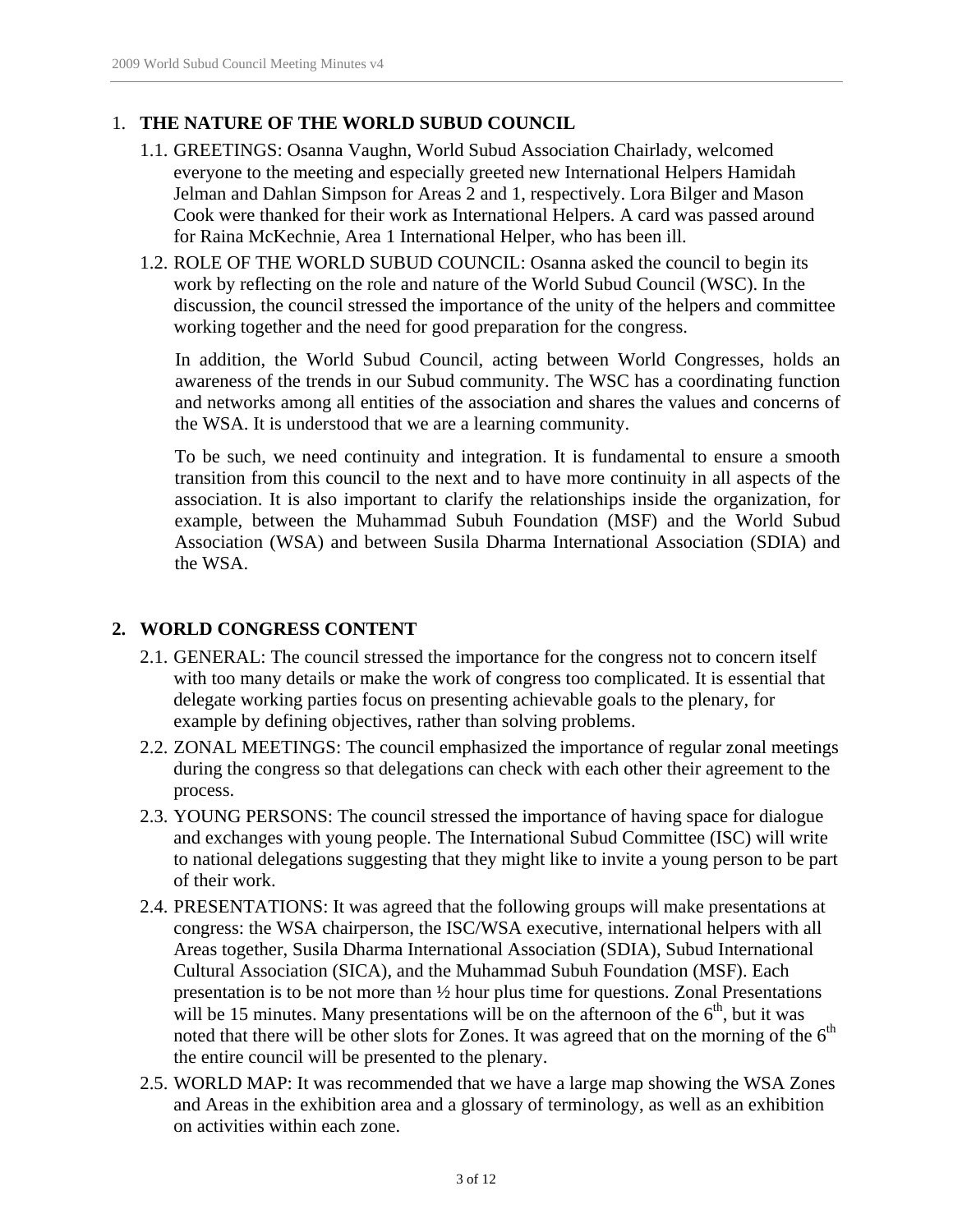# **3. DELEGATE WORKING PARTIES**

- 3.1. FACILITATORS: It is recommended that there should be professional facilitators for each official delegate Working Party (WP) at congress and that the open space methodology could be adapted according to the needs of each working party.
- 3.2. CHAIR AND RECORD KEEPER: It was also recommended that each Working Party has a chair that would not facilitate but would help organize and plan the Working Parties according to a brief established by the WSC working with member countries and resulting from general input since the last world congress. Each Working Party would also need a record keeper.
- 3.3. PREPARATION: It was suggested that an online space for WSA members to discuss the themes of Working Parties prior to congress could be created. The agenda of WPs will be agreed by WSA members and other interested parties.
- 3.4. OPEN WORKING PARTIES: Working Parties should be open not only to delegates, but to experienced members in the field of the Working Party as well as to observers. Each Working Party chairperson will establish guidelines for participation.
- 3.5. CHANGES TO WORKING PARTIES: At the last council meeting it was suggested that we limit the working parties to five [1) the use and benefits of the latihan (including helper work), 2) supporting endeavors, projects and enterprises, 3) being present in the world 4) strengthening the organization and 5) a shorter working party on finance possibly together with MSF]. Since then Subud Portugal has proposed additions on centers and MSF. During this WSC meeting, the council considered a proposal from Zones 7 and 9 to restructure the working parties more holistically around a central theme of strengthening the WSA as a Subud community or strengthening Subud. According to this proposal each Working Party would consist of six hours, three to answer the direct questions in the brief and the second three to examine how the different areas can support each other or cross pollinate. Zone meetings are an important part of this process (see minute 2.2). Garrett and Mariamah will work together and present a new overall proposal for WPs to the WSC. The possible working parties include the following:
	- 3.5.1. KEJIWAAN WORKING PARTY: The international helpers discussed the need for whether members really want to have this type of Work Party given the fact that most members want experiential workshops around this theme. The international helpers did not want to repeat the kinds of recommendations formulated at the Innsbruck Congress regarding Kejiwaan matters. Nevertheless, they felt that it was important for the congress to ask the incoming international helpers to pay special attention to the following areas: 1) support for national helper groups 2) capacity building for helpers 3) concrete proposals to strengthen helper work and 4) how helpers and committees can work together to better support individual Subud members.
	- 3.5.2. STRENGTHENING THE ORGANIZATION: The council recommended that the brief for the Strengthening the Organization Working Party could be centered around the following themes: 1) what kinds of support would national bodies want from the international organization in order to strengthen their work; 2) how to better develop continuity within the WSA (see minute 7.1); 3) making the WSC (or WSA?) a more effective organization and 4) how to strengthen the organizational work of Subud in local groups. (rather than 'at the group level')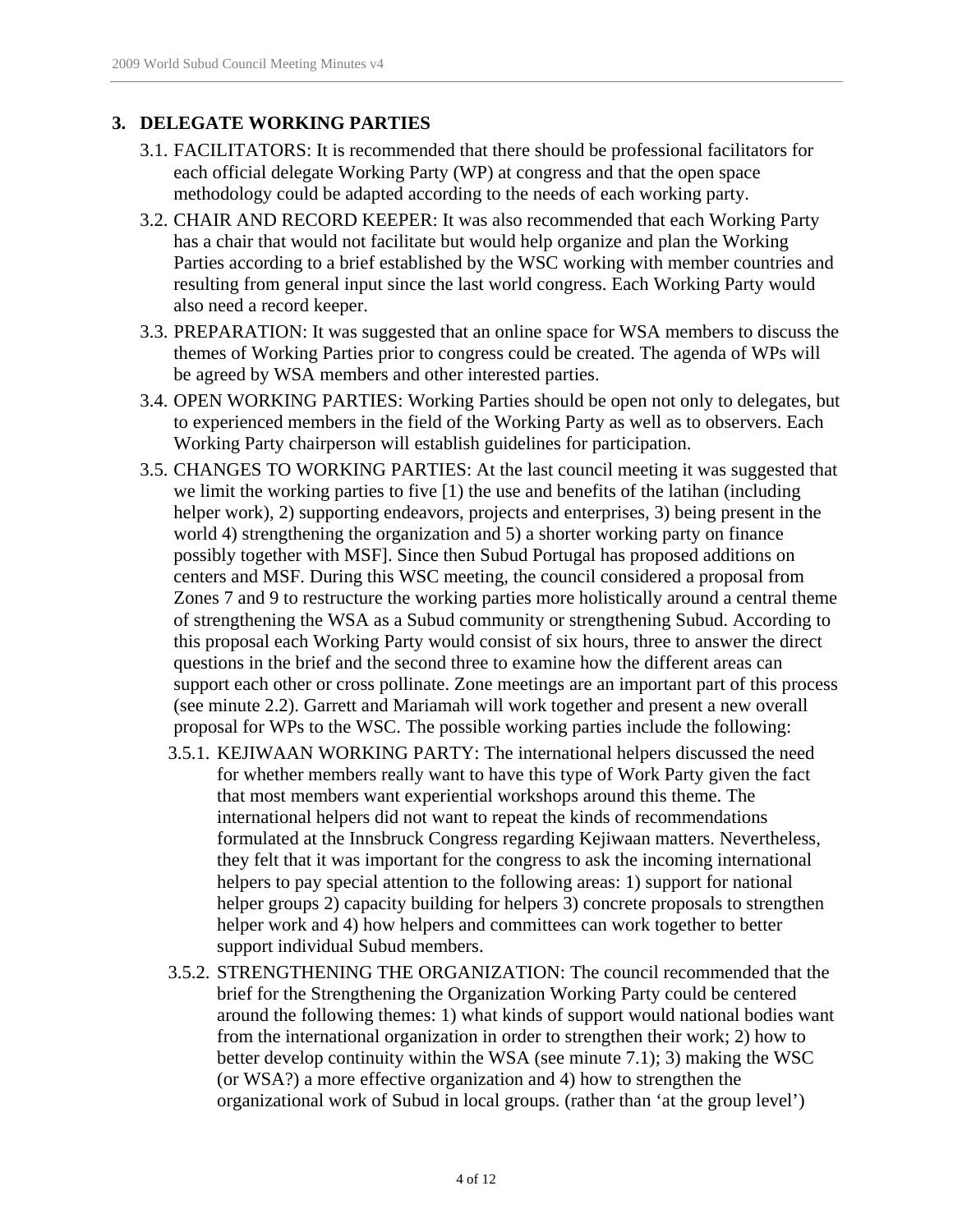- 3.5.3. A FINANCE WORKING PARTY could be focused on how to coordinate our fundraising efforts (see minute 8.8); identifying ethical fundraising guidelines, possibly through a task force, and how to better use our assets.
- 3.5.4. A WINGS WORKING PARTY might ask: What is the relationship of wings to human talent? What actions have been successful in your countries or zones? What actions would you recommend for the WSA to improve this area? Under the new proposal the second half of this Working Party would consist of questions such as how can the wings strengthen the Muhammad Subuh Foundation (MSF) and how can the wings support projects?
- 3.5.5. PROJECTS WORKING PARTY: Among the kinds of questions to be answered under this proposed WP are: In what ways can the WSA support Subud member's projects? In what ways can the WSA support members to begin projects? Can the WSA fundraise for some kinds of projects and what kinds of fundraising standards should be maintained? Among the ideas that were discussed were: business volunteers, mentoring and the need for helper support for members starting and working for projects.
- 3.5.6. SUBUD PRESENCE IN THE WORLD: Some of the suggested questions for this proposed WP include: What can the WSA and national bodies do to make Subud more available to the general public? How can we encourage more interaction between Subud groups and Subud organizations and the community? How can we improve the way we treat applicants and new members? Other ideas mentioned around this theme were capacity building and using less Subud jargon.
- 3.6. MSF: There was no clear agreement that this become a Delegate Working Party. Garrett and Mariamah will report back to the council after consulting with MSF. However, some suggested questions included: How can MSF assist in capacity building for the Subud organization? How can MSF improve its profile and cooperation with national committees? How can MSF better support international helper travel and archives? How can we better use our Subud houses?

#### **4. WORLD CONGRESS LOGISTICS**

- 4.1. Renata reported on behalf of the Congress Organizing Team (COT) that the work load has been heavy, especially on Samara Schionning due to the rush of registrations and problems with the registration program. The team has also been plagued by ill health. It was agreed to have a special latihan to support the COT twice a month. ISC to liaise with the international helpers and COT to arrange this.
- 4.2. The directors considered the need for good health care arrangements for congress. It was noted that there are good public facilities with emergency services within easy reach of the conference center. There will also be health care professionals on duty and available during congress. Space will be set aside for members suffering from fatigue and mild illnesses.
- 4.3. It was noted that there is a need for more working visas for young people who want to come to the congress and who can support their stay through their own work.
- 4.4. It was suggested that ISC look for persons to help members apply properly for visas in each area where there is a New Zealand consulate.
- 4.5. Much appreciation and thanks were extended to the COT.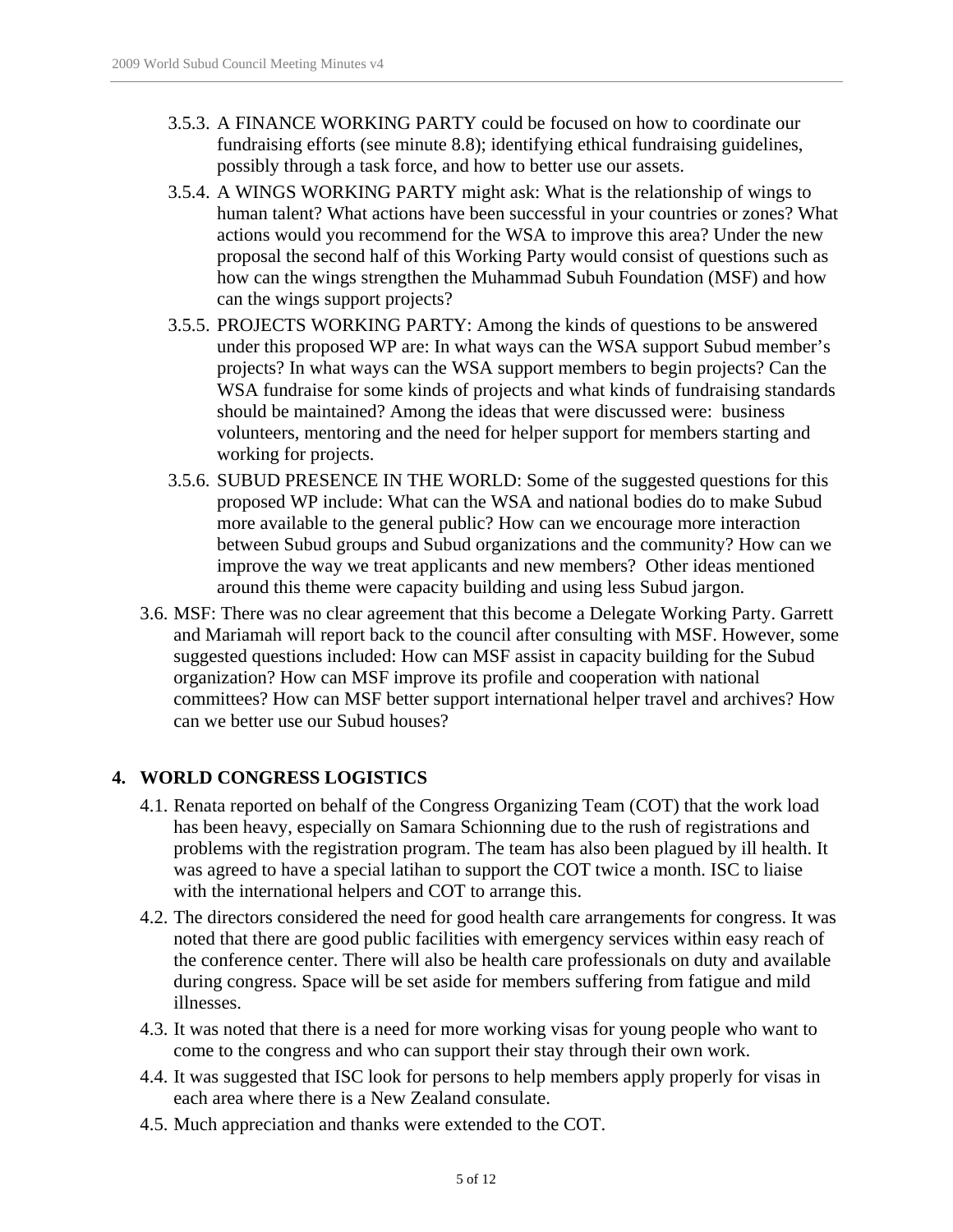# **5. WORLD CONGRESS DELEGATE SUPPORT**

ISC reported that it sent out a provisional list of category one countries that need support to attend congress. At the moment the policy is to support only one delegate from each of these countries in addition to asking supported countries to provide some of the finance to meet the expenses of their delegate. Peru was added to the circulated list. To date the WSA commitment to fund delegates is \$31,000 USD for 17 countries. There will be further expenses. ISC will investigate and report back to the council once a clear figure is determined. It is noted that Venezuela was considered a high priority country by Zone 8.

## **6. WORLD CONGRESS BUDGET**

- 6.1. Samuel Simonsson presented a revised congress budget which included the possible reductions in expenses following the work of Maya and Samara in New Zealand in March. See attachment 1. Please note that this is a consolidated budget which includes the WSA expenses related to the congress. This does not mean that those expenses will be met from the COT budget. With those expenses included, the break even point is 1,100 attendees. Without those expenses, it is 990. However, donations and other income may be overstated. It was noted that 100 more or fewer registrations represents roughly a change of \$92,000 NZD in income. The council reiterated its commitment to avoiding a deficit on the congress.
- 6.2. It was reported that to date there are 580 fee-paying registrations for the congress. ISC will review the budget in light of this information with the COT later in the month.
- 6.3. Thanks were extended to the COT for their work on the budget.

# **7. WORLD SUBUD ASSOCIATION ORGANIZATION**

- 7.1. CONTINUITY: Zone 7 presented its proposal on staggered terms for Zone Representatives (see attachment 2) and a proposal for 'on-boarding,' which involves a discussion of 2-3 hours toward the end of congress about the handover. Subud USA will send ISC additional recommendations regarding continuity. It was also suggested that the WSC could appoint task forces (that would include members who are not WSC members) to work on specific items beyond the congress. It was agreed that ISC should send out a general letter to national bodies in advance of the congress with regard to the need for continuity pointing out and presenting some of the suggested ideas.
- 7.2. WORLD SUBUD ASSOCIATION (WSA) MEMBERSHIP: Subud Chile raised this issue because of the lack of clarity in the WSA bylaws, and will send a proposal to ISC and Zone 9. It was noted that, according to the WSA bylaws, in order for a country to become a member of the WSA, it should agree to abide by the bylaws of the WSA and also send a membership fee of \$1 USD per annum. In addition, WSA countries are expected to have a functioning national committee; this policy was established at a previous congress. There are two recommendations needed: a) a policy with regard to countries that are now officially WSA members but which no longer have a functioning national body and b) a recommendation with regard to the conditions under which the WSA can expel a member country from the WSA or to change the country's status from active to inactive.
- 7.3. CONSENSUS: At the last WSC meeting the council discussed the idea of giving the WSA chairperson the discretion to call a vote during congress in case consensus could not be reached on a decision during congress. Elisa expressed the views of Zone 9 that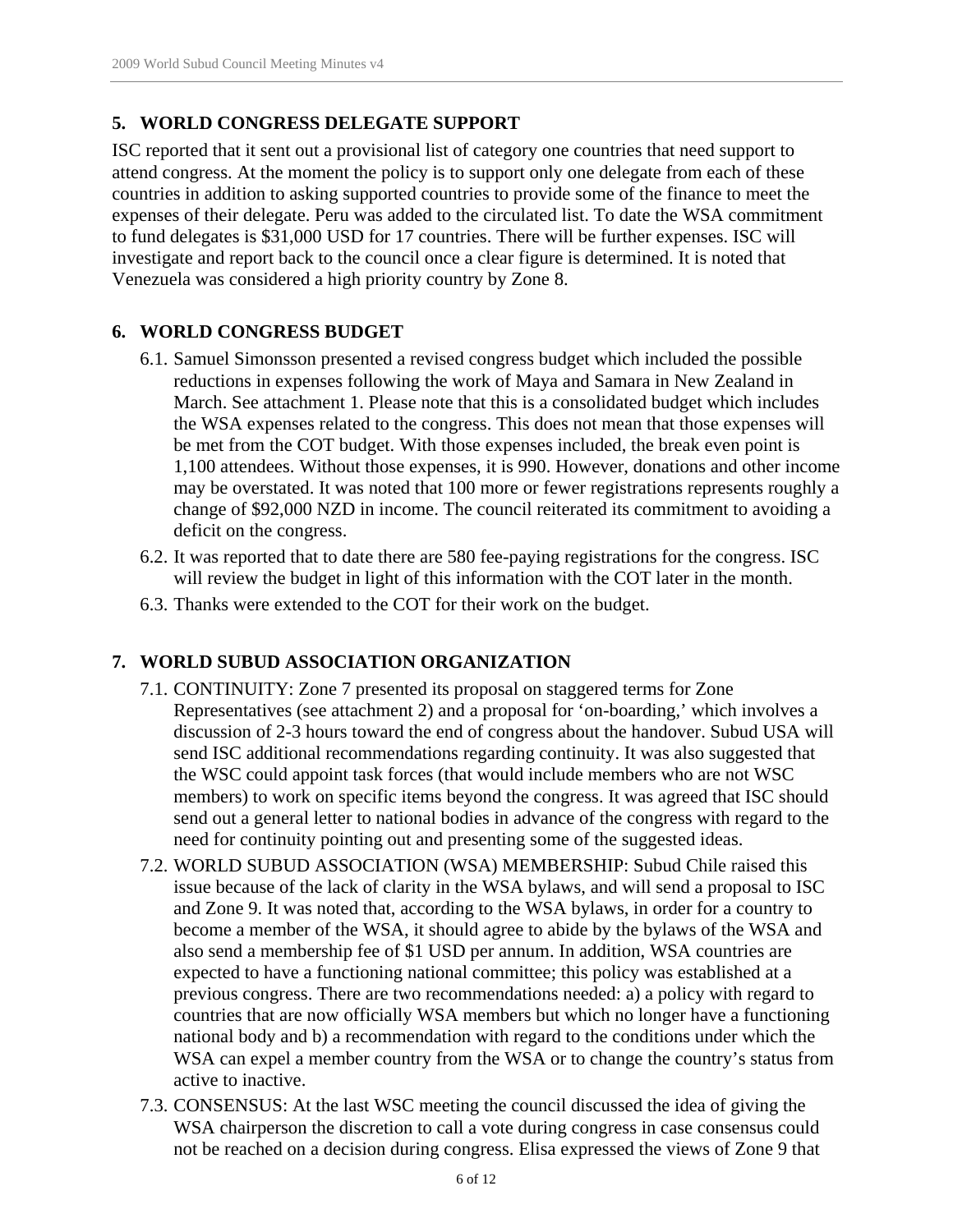such a provision would damage the process of consensus building within the WSA and so this clause was removed from the approved final version of 2008 WSC minutes (see minute 21.1 below). There followed a discussion about the nature of consensus and its importance for the WSA.

- 7.4. MISSION STATEMENT: The attached mission statement was agreed as a provisional document (attachment 3). It was agreed that ISC establish a working group on the vision and aims of the WSA which may include the incoming WSA Directors.
- 7.5. WSA and ISC CHAIRPERSON APPOINTMENTS: Osanna reported on behalf of the group that had been working on establishing a more clear procedure for the appointment of the WSA and ISC/WSA executive chairpersons. The report is attached (attachment 4). The council also discussed the WSA chairperson's provisional job description which is attached. This includes a cover letter (attachment 5).

## **8. MUHAMMAD SUBUD FOUNDATION**

- 8.1. NEW CEO: MSF Trustees reported the appointment of Rayner Sutherland as the new MSF CEO and welcomed Dahlan Foah as a new MSF trustee. Thanks were expressed to the outgoing MSF trustee, Rusdi Bustillo.
- 8.2. 2008 ACCOUNTS: MSF presented the attached MSF 2008 accounts, (attachment 6) which will be circulated to the WSA directors for approval once they have been audited.
- 8.3. The MSF Trustees emphasized the need to find more effective ways to support the national liaisons and new ways to allow more countries to gain MSF tax-exempt status, like the U.S. and Canada currently have.
- 8.4. INVESTMENT ADVISORY TEAM: MSF reported the appointment of a new investment advisory team.
- 8.5. 2009 BUDGET: The attached MSF 2009 budget was agreed by the WSA directors and MSF trustees (attachment 7).
- 8.6. NEW TRUSTEES AT CONGRESS: It was noted that the term of office for four MSF trustees will come to an end at congress; additionally, the ex-officio position of WSA Chairperson on the MSF board will be up for renewal.
- 8.7. TRUSTEE SELECTION: The trustee selection committee will consist of Reinbrand, Frederic, Ibu Ismana and Rayner. It was agreed that suitable candidates for the board positions would ideally have some minimum financial knowledge, though this need not be a criteria applicable to every candidate.
- 8.8. INTEGRATED FUNDRAISING: MSF trustees agreed that there should be an integrated approach to fundraising and this would include SDIA and National Committees with agreed guidelines and ethical criteria. This would help avoid donor fatigue. (See minute 3.4.3)
- 8.9. MSF/WSA WORK GROUP: The working group on MSF / WSA relations reported to the council. Among the recommendations of the group is the suggestion that the MSF chairperson become a director of the WSA. It is noted that Elisa said that the issue of the directors of the WSA should be kept as a separate topic for discussion and this issue was not resolved during the meeting. Therefore, the working group report was not approved. Garrett stressed the need for a clear mechanism whereby the WSA can build financial assets. ISC will ask the working group to continue its work.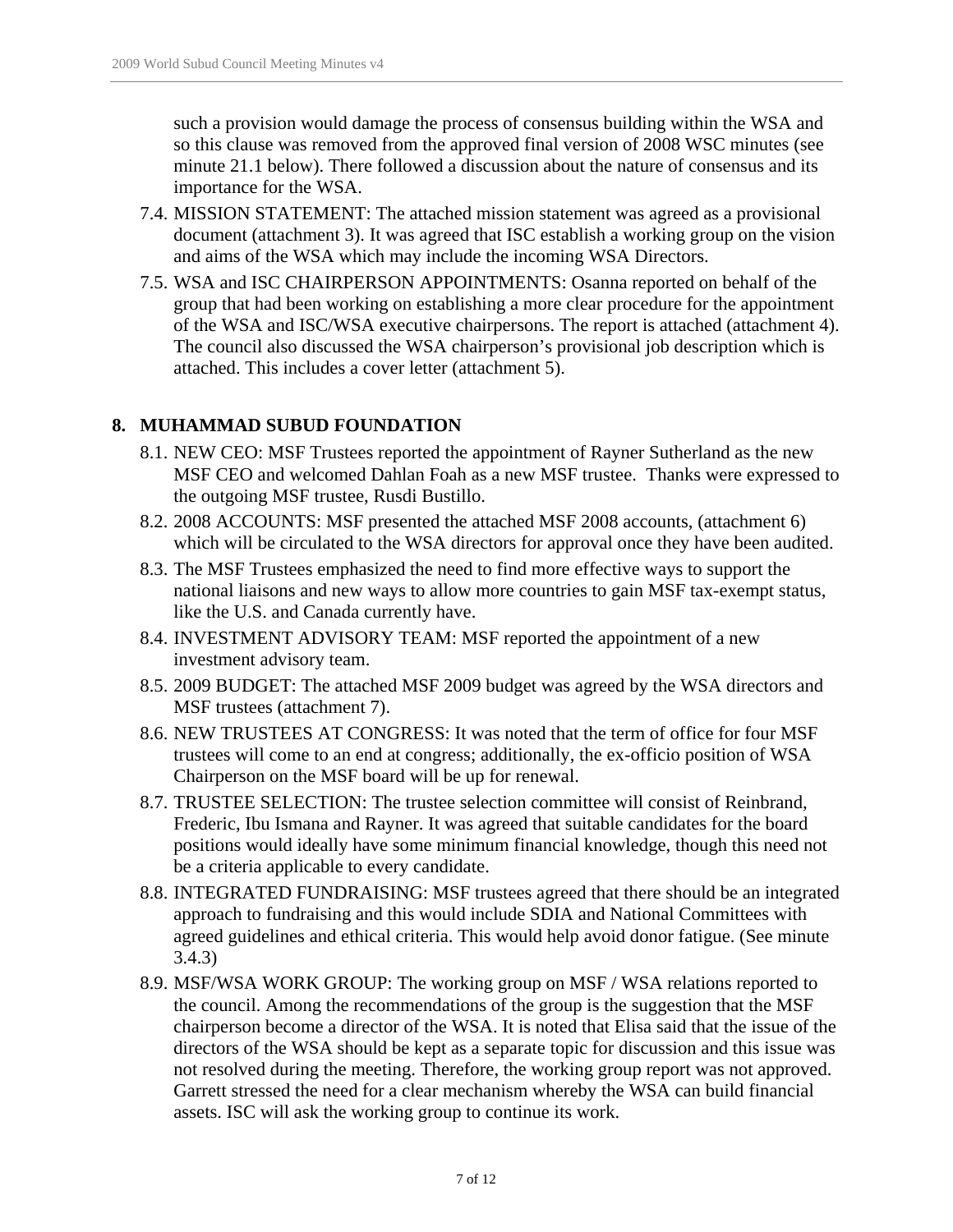#### **9. WORLD SUBUDASSOCIATION ARCHIVES**

- 9.1. Amalijah Thompson has submitted a thorough and systematic report on the WSA archives and its immediate needs. See attachment 8. Renata introduced this report.
- 9.2. Garrett presented a short summary of some of the salient points of Amalijah's report. See attachment 9. Three important points emerged. (A) There is a need to maintain and preserve the original tapes of Bapak's talks. ISC is already in discussion with Amalijah in this regard. (B) Under Amalijah's guidance, ISC is recommending a shift in the way the archives are conceived. In the past it was assumed there were five working archive centers but this model needs to be adapted so that we have a more centralized archive system with reserve security collections around the world. (C) For the sake of long-term continuity and financial stability of the running of the WSA archives, Amalijah has suggested a slightly new structure which would include a group consisting of representatives from SPI and MSF to support the WSA archives.
- 9.3. The two policy points were agreed: namely that a) the WSA archives should be more centralized in order that they can be more professionally managed and b) that ISC establish a support group for the WSA archives, which would consist of representatives of SPI and MSF, as well as the WSA archive coordinator.
- 9.4. Amalijah will continue to develop a plan with ISC prior to congress containing a timeline and budget for the new operation. This includes a proposal for a paid WSA archivist. ISC will work on refining this idea with Amalijah.
- 9.5. The WSC expressed its thanks to Amalijah for her hard work and continued dedication.

#### **10. EXTERNAL RELATIONS**

- 10.1. Garrett welcomed Amalia Rasheed in the new role of External Relations Coordinator.
- 10.2. Amalia gave her report on behalf of the external relations team. See attached report.
- 10.3. Amalia reported on the ongoing discussion between WSA and SDIA regarding UN policy and working together following discussions with SDIA during the last term and recommendations from the last two congresses.
- 10.4. The council noted that there was a need for more external relations work in groups particularly in relation to houses and suggested there could be some good practices examples placed in the relevant areas on the new WSA Org web site.
- 10.5. There was also a suggestion that there was a need for capacity building with regard to this area at congress, particularly with regard to explaining Subud well.
- 10.6. Amalia's report also covered the WSA forum and the work of Stefan Freedman on the work of the WSA initiative.
- 10.7. Amalia has been appointed ambassador by the Parliament of World Religions, in her role for WSA, to promote awareness of the event in Melbourne in December. Several Subud members intend to participate.

#### **11. SUSILA DHARMA INTERNATIONAL ASSOCIATION**

11.1. Virginia Thomas gave a report and presented the SDIA 2008 Annual Report and the council thanked her and the SDIA team. The report is attached. In the subsequent discussion, the following suggestions were expressed: as a community we could be doing more to raise awareness of the importance of humanitarian work as an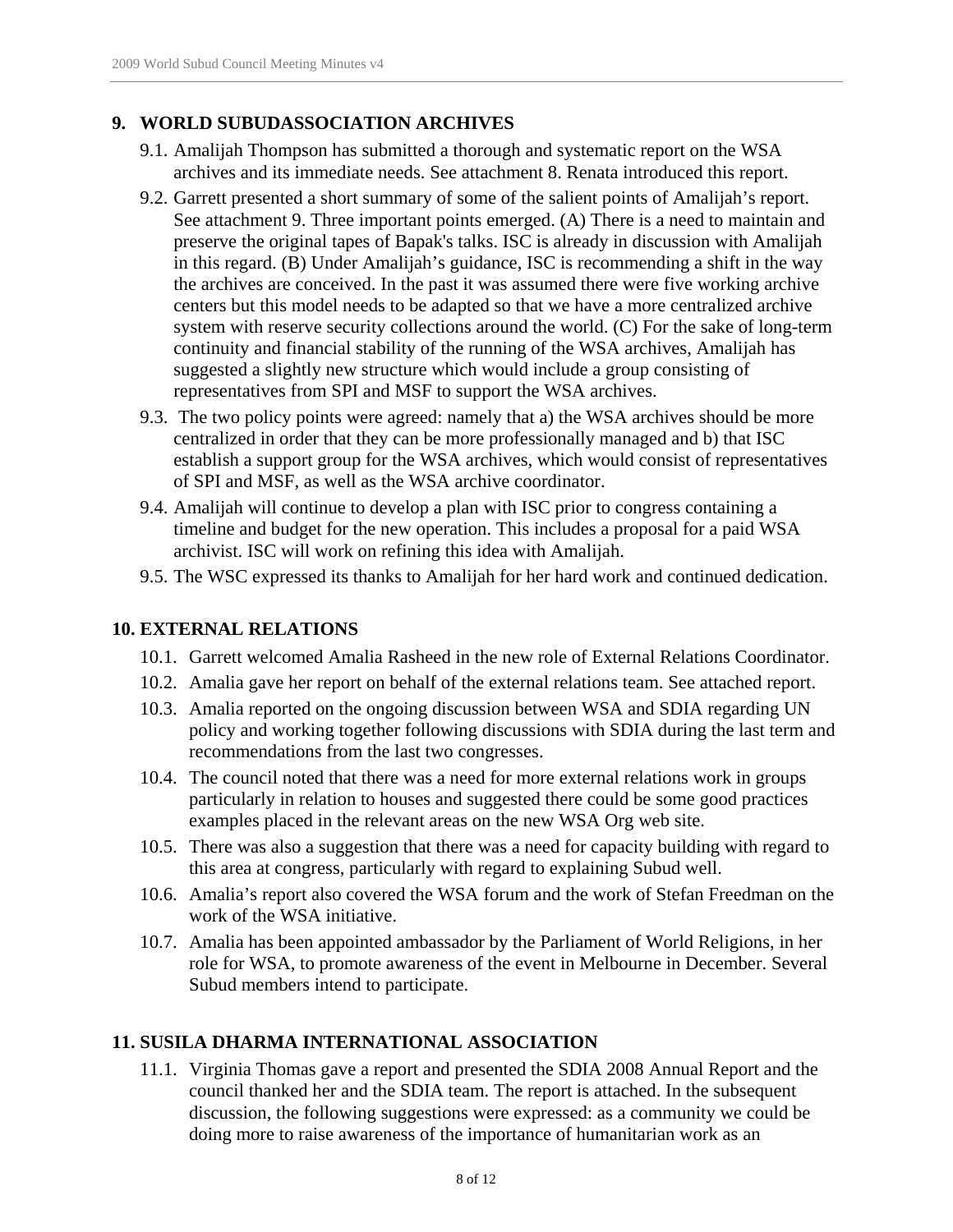expression of Susila Budhi Dharma. Also, it was felt that members in many groups do humanitarian work which does not constitute a permanent project, such as visiting people in hospices, but nevertheless is an expression of the humanitarian feeling that arises in the latihan.

- 11.2. Osanna mentioned the fact that Susila Dharma projects are an expression of Subud members' work in the social and humanitarian field. She also had an open question regarding the situation in SD Germany where it could be possible that the chairperson of SD Germany may not be a Subud member.
- 11.3. Following discussion it was agreed that there was a need for a written affiliation agreement between the WSA and SDIA with a possible Memorandum of Understanding to accompany the agreement. ISC is to present a first draft to Sharifin and Osanna.

#### **12. SUBUD YOUTH ACTIVITIES INTERNATIONAL**

- 12.1. Rhyana reported on Subud Youth Activities and Hamilton sent a report (attached). Rhyana emphasized the importance that many young people feel more integrated this period because the WSC has been willing to listen to the voices of young people. The youth gathering in France last year was important in this regard.
- 12.2. In the hand-over to the new team (in whatever form that takes) the importance of this listening role should be emphasized. It was also emphasized that the International Youth coordinators sometimes need to have a helper-like role.
- 12.3. There was a request for capacity building workshops at congress related to the organization of running meetings.

#### **13. SUBUD INTERNATIONAL CULTURAL ASSOCIATION (SICA)**

- 13.1. Olivia reported on the recent developments in SICA. Sadly, Istiharoh Glasgow passed way this year and Maya Bernardes has replaced her as an interim board member. The board consists of Benjamin Garzon, Bachtiar Lorot, Susannah Rosenthal, Erica Sapir, Latifah Taormina, Osanna Vaughn, as an ex-officio, non voting director, and Maya.
- 13.2. Many thanks to Brianna Bryson-Haynes and her brother Immanuel for their work on the art auction web site for the International Youth Travel Fund. It will be available as a resource when the auction is over on June  $22<sup>nd</sup>$  www.subudartist.com.
- 13.3. SICA requested that the testing for the new chair take place toward the middle or later half of congress so that SICA has time to put forward suitable candidates.
- 13.4. Many SICA related events are being planned for World Congress. Two popular events will return: the fashion show and congress TV. Olivia expressed an interest in continuing with the SICA international newsletter next term.

#### **14. SUBUD ENTERPRISE SERVICES (SES)**

Osanna emphasized that Sachlan's vision for SES has a strong focus on the need for members to have the opportunity to develop their inner talent in a worldly manner and that this vision should not be excluded from the SES workshops and the working party at congress.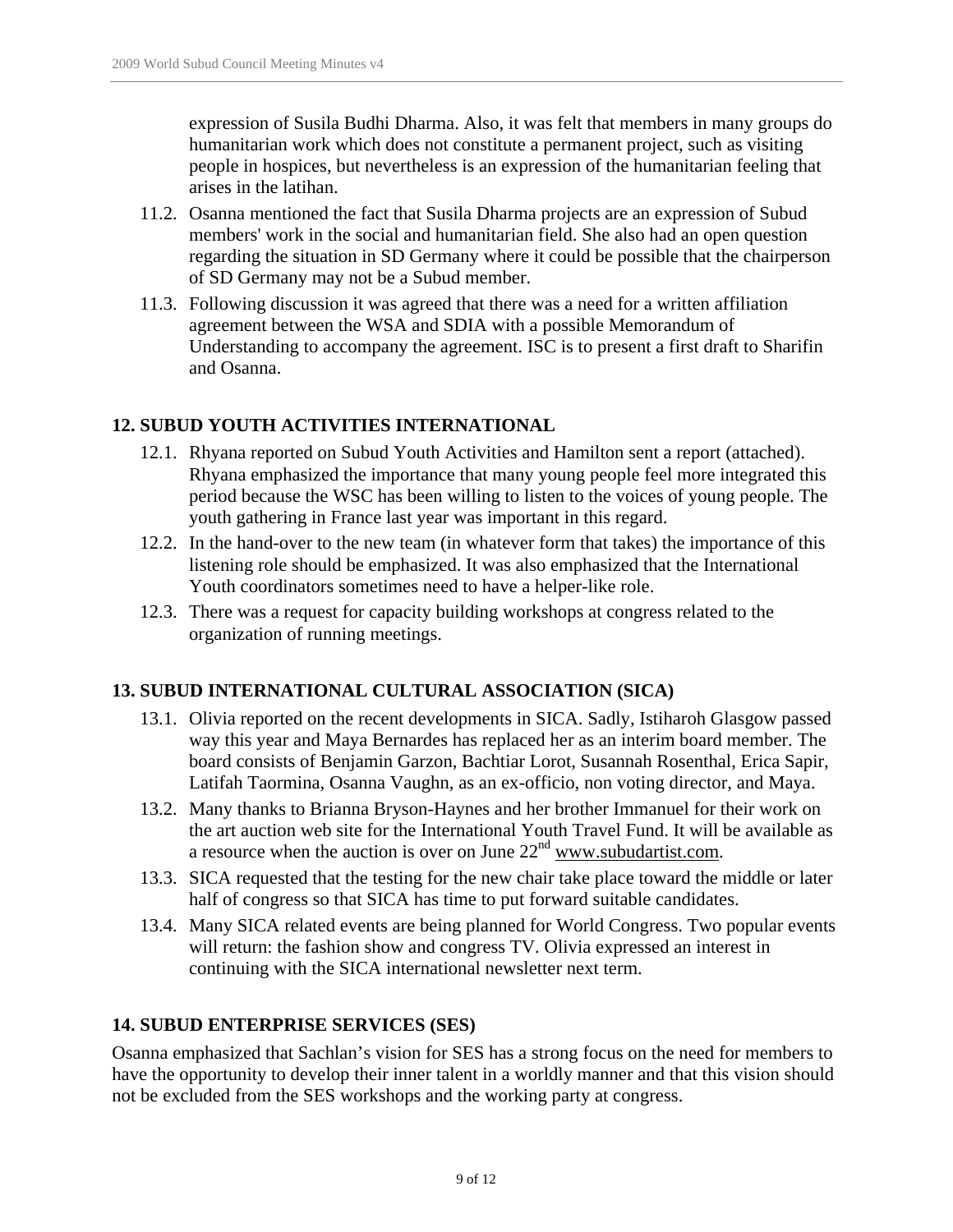## **15. SUBUD INTERNATIONAL HEALTH ASSOCIATION (SIHA)**

- 15.1. The aim is to network and share expertise among practitioners with the possibilities of doing things together. There has been a discussion between conventional and alternative medicine which has led SIHA to distinguish the different discussion groups.
- 15.2. Maxwell reported developments on four recent health projects.
- 15.3. SIHA is looking for a new steering committee because Maxwell and Hermione Elliot will be stepping down.

#### **16. WISMA SUBUD**

- 16.1. Pak Haryono reported on the recent developments of the Wisma Subud Heritage Protection Plan. Following a consensus among the stakeholders in Indonesia, the new advisory committee has now been established as co-chaired by Mas Haryono and WSA appointee, Josephine M. Bacikin Hadiwinoto.
- 16.2. The aim is to develop a plan agreed on by all the stakeholders for the preservation of Wisma Subud or parts of it first as a World Heritage Site, and if this is unsuccessful, to identify and pursue other avenues.

#### **17. WORLD SUBUD ASSOCIATION FINANCES**

- 17.1. The WSA accountant, Leonard van Willenswaard, will be retiring sometime after the congress to be replaced by Elwyn Waugh, a chartered accountant from the UK. The handover process will begin before congress and will continue for three months after congress.
- 17.2. The council expresses deep gratitude to Leonard for his work as WSA accountant.
- 17.3. Samuel Simonsson presented the 2008 WSA unaudited accounts. These accounts will need to be approved officially by the WSA directors once they have been audited.
- 17.4. Samuel explained that the 2008 accounts include the earmarked funds from the 2007 anonymous donation and the disbursement of those funds early in 2008.
- 17.5. Samuel presented the WSA budget for 2009, which shows a deficit of roughly USD 80,000 once WSA expenses related to the congress have been included. Samuel emphasized the need for financial prudence at this time with the financial result of the congress still uncertain plus the need to finance delegates and the projected WSA budget deficit.
- 17.6. After careful analysis of the different options, the WSC agreed that the executive could use reserves up to the amount of \$80,000 in order to finance the projected difference between expenditures and income. The budget was approved. See attachment 10.
- 17.7. It was agreed that any non-earmarked donations over and above the projected budget would be used to decrease the deficit.
- 17.8. Area 2 International helpers reported they will spend roughly another \$10,000 USD for travel for the remainder of the year.
- 17.9. The International helpers will send a more detailed description of their financial needs.
- 17.10.ISC reported they have been talking to countries about additional support for delegates and said they would also speak about international helper travel.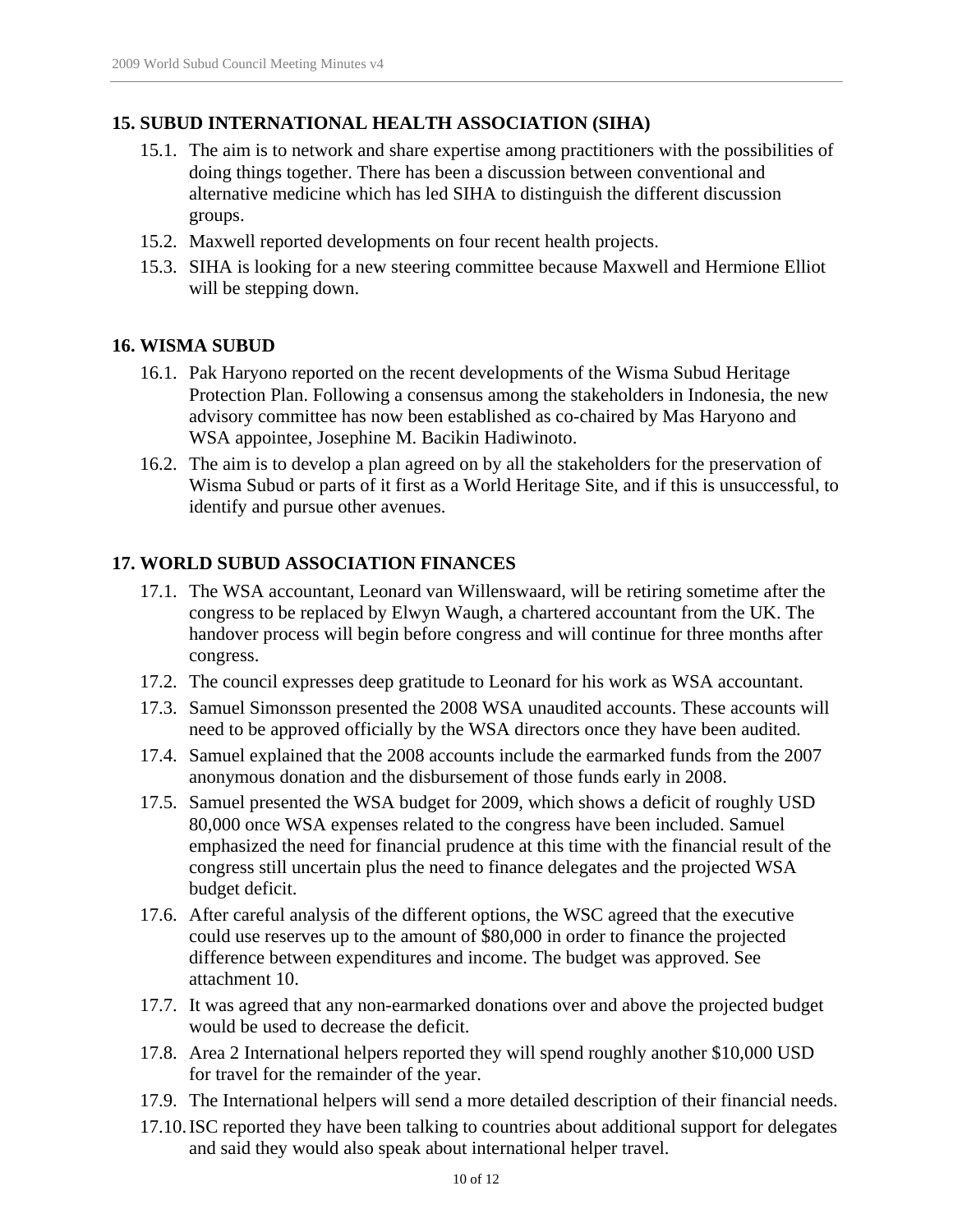#### **18. 2014 WORLD CONGRESS**

- 18.1. Garrett explained that the congress proposals from Brazil, Canada and Mexico were only recently received and that Colombia has also asked to be considered to host the 2014 World Congress although they have not sent a proposal yet. This means that ISC has not been able to adjust the proposals to make them comparable.
- 18.2. Elisa explained that the Brazilian proposal was supported by Zone 9. She mentioned some of the facilities that would be available in Aguas de San Pedro.
- 18.3. Mariamah described the green campus of the University of British Columbia where the Canadians are proposing to host the World Congress and described the congress facilities in Puebla, Mexico.
- 18.4. ISC will report to the council after analyzing the proposals.

#### **19. 2005 WORLD CONGRESS RESOLUTIONS**

Of the approximate 30 resolutions from the 2005 world congress, the following remain to be completed: creating a team for structuring the business of congress, developing fundraising and investment disclosure standards for projects, preparing guidelines on unified accounting procedures for various Subud entities, encouraging cross-border support to purchase Subud properties and finally, looking into the possibility of outside funding for WSA. See attachment 11.

#### **20. WORLD SUBUD ASSOCIATION GOALS**

- 20.1. To have a successful World Congress.
- 20.2. To define a draft statement of the mission, vision, values and aims of the WSA.
- 20.3. To finalize the draft MOU between MSF and WSA in time for congress.
- 20.4. To prepare a plan and budget for the WSA archives prior to congress.
- 20.5. To have an affiliation agreement between SDIA and WSA.
- 20.6. To complete the WSA web sites Subud.org and Subud.com.
- 20.7. To continue support to the countries in Zones 5/6 and in particular to ensure an international helper visit to Angola, help to fund a congress in Brazzaville and possibly to fund support for a Subud house in Kinshasa.
- 20.8. To fundraise for delegates, international helpers and the general fund.
- 20.9. Prepare a smooth handover.
- 20.10.Prepare a matrix for the 2014 World Congress.
- 20.11.To complete the invitation process for Subud members to register their projects and join the projects web site.
- 20.12.To facilitate and support a smooth handover in all areas of the WSA in the period before, during and after the World Congress.
- 20.13.To prepare a presentation of the 2014 World Congress so that delegates can take an informed decision, following testing, regarding the site of the congress.

These goals are not exhaustive.